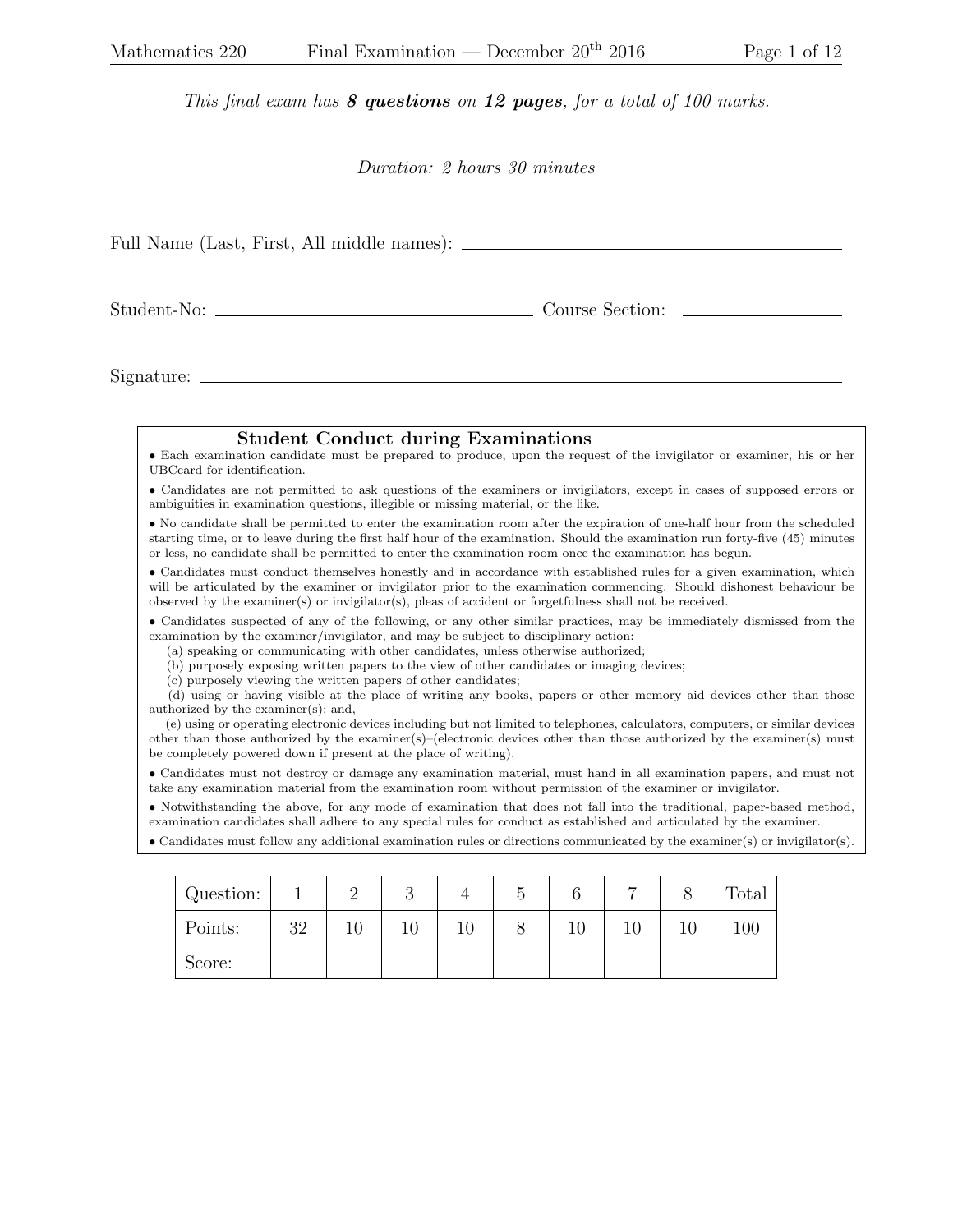## Please read the following points carefully before starting to write.

- Read all the questions carefully before starting to work.
- You should give complete arguments and explanations for all your answers and calculations; answers without justifications will not be marked.
- Continue on the back of the previous page if you run out of space.
- Attempt to answer all questions for partial credit.
- This is a closed-book examination. None of the following are allowed: documents, cheat sheets or electronic devices of any kind (including calculators, cell phones, etc.)
- You may not leave during the first 30 minutes or final 15 minutes of the exam.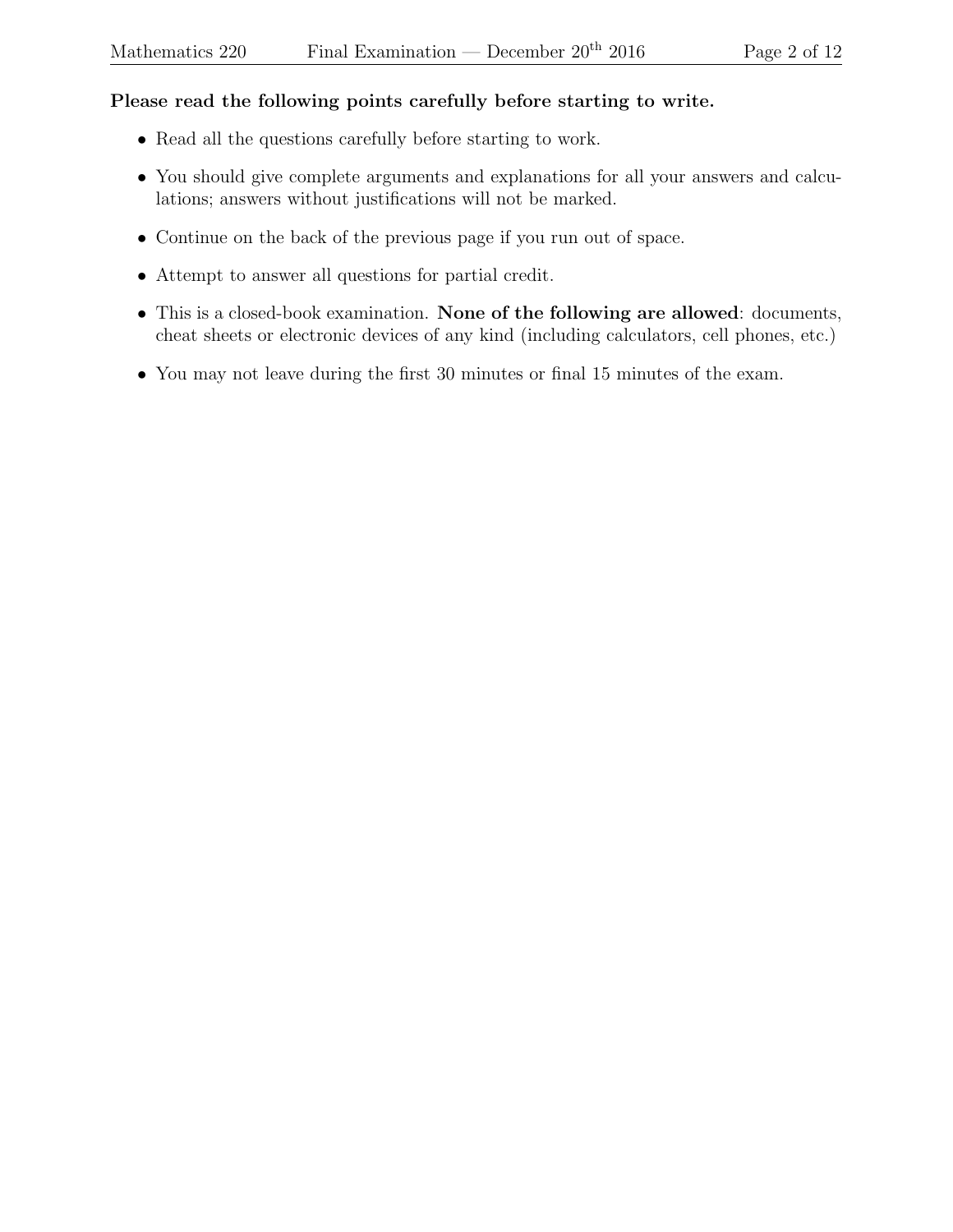- $|32 \text{ marks}|$  1. For Part (a) to Part (g), determine whether the statements are true or false Put True or False in the boxes. Part (h) is not a True/False type question. Justify your answers.
	- (a) (4 marks) Let  $A, B$  be sets. Then  $\mathcal{P}(A \cup B) \subseteq \mathcal{P}(A) \cup \mathcal{P}(B)$ .

(b) (4 marks) Let R be a relation on the set  $A = \{1, 2, 3\}$  defined below

 $R = \{(1, 1), (2, 2), (3, 3), (1, 2), (2, 1), (1, 3), (3, 1)\}.$ 

Then R is an equivalence relation.

(c) (4 marks) There is no smallest positive rational number.

(d) (4 marks) Let  $A_n = (0, \frac{1}{n})$  $\frac{1}{n}$ ) and  $B_n = \left(-\frac{1}{n}\right)$  $(\frac{1}{n}, 0)$  be open intervals for each  $n \in \mathbb{N}$ . Then

$$
\bigcap_{n=1}^{\infty} A_n = \bigcap_{n=1}^{\infty} B_n.
$$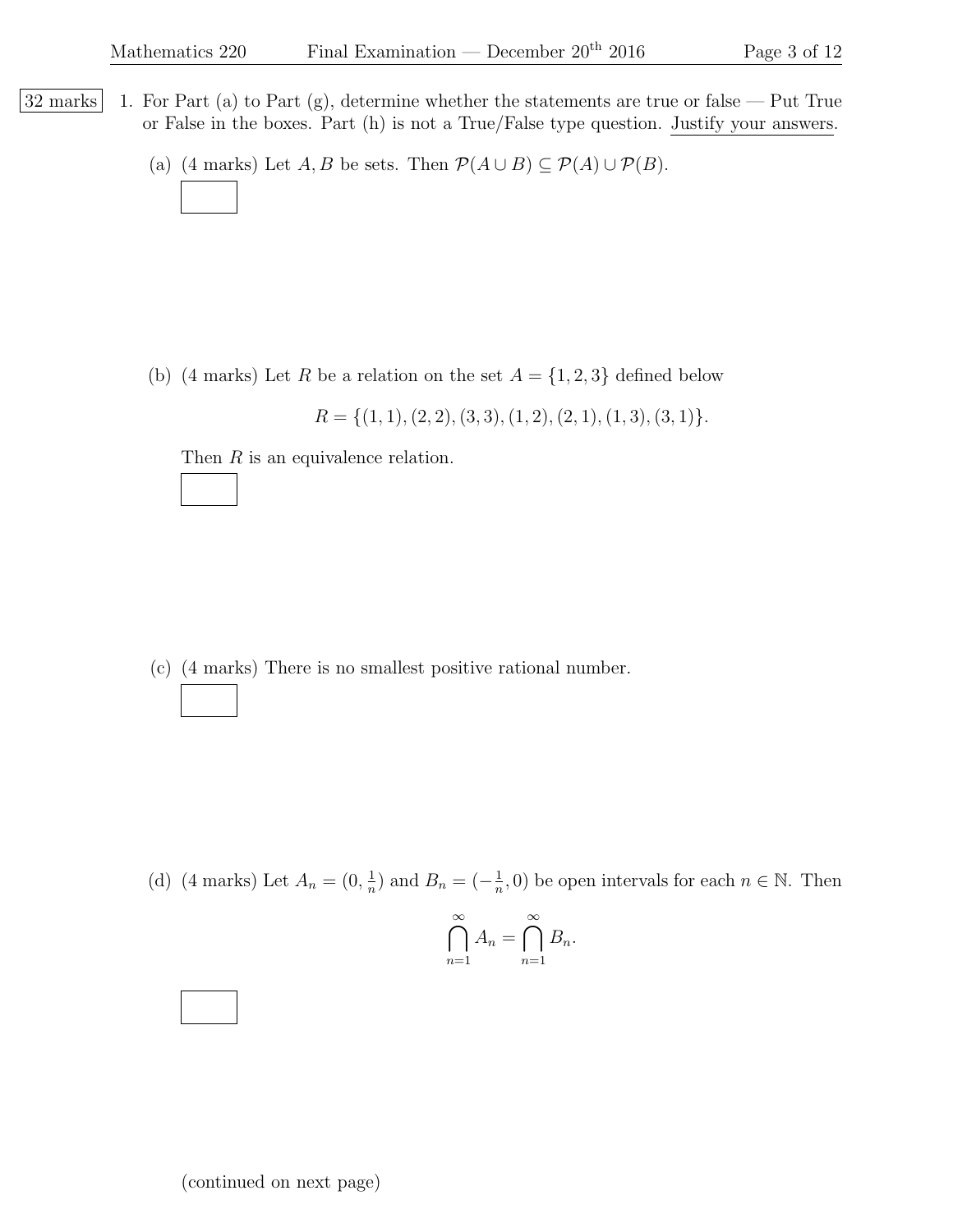(e) (4 marks) Let  $f, g, h$  be three functions from R to R. Then  $f \circ (g + h) = f \circ g + f \circ h$ .

(f) (4 marks) Suppose  $n \in \mathbb{N}$ ,  $n \geq 2$ , and  $[a], [b], [c] \in \mathbb{Z}_n$  such that  $[c] \neq [0]$ . If  $[a] \cdot [c] = [b] \cdot [c],$  then  $[a] = [b].$ 

(g) (4 marks) Let  $a, b, c \in \mathbb{R}$  and  $c \ge 0$ . If  $ab < c$ , then  $a < \sqrt{c}$  or  $b < \sqrt{c}$ .

(h) (4 marks) Let P, Q, R and S be statements. Suppose that P is false and  $(R \Rightarrow S) \Leftrightarrow$  $(P \wedge Q)$  is true. Find the truth values of R and S.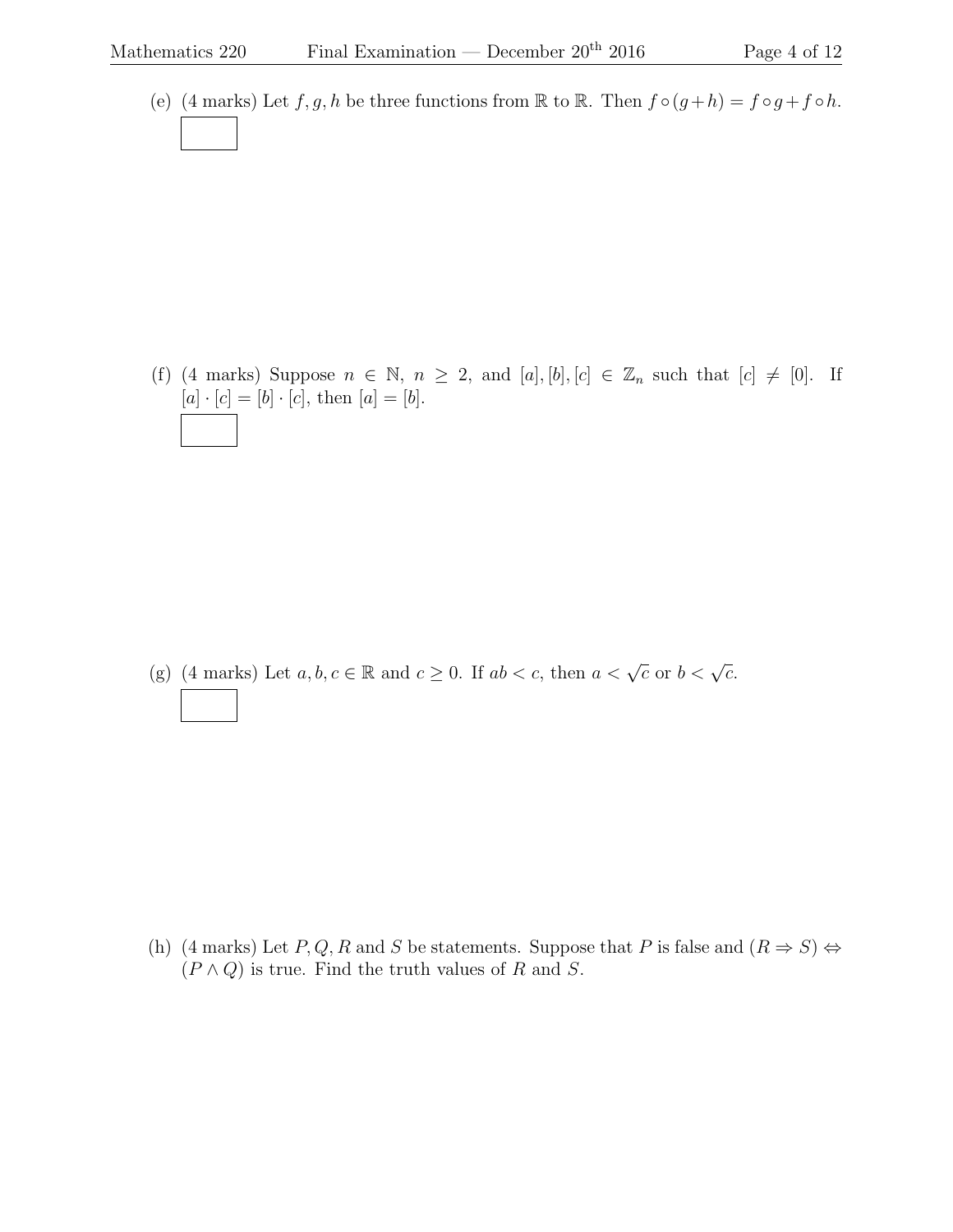10 marks 2. Show for all integers  $n \geq 0$  that  $\sum_{n=1}^n$  $_{k=0}$  $k3^k = \frac{3^{n+1}(2n-1)+3}{4}$ 4 .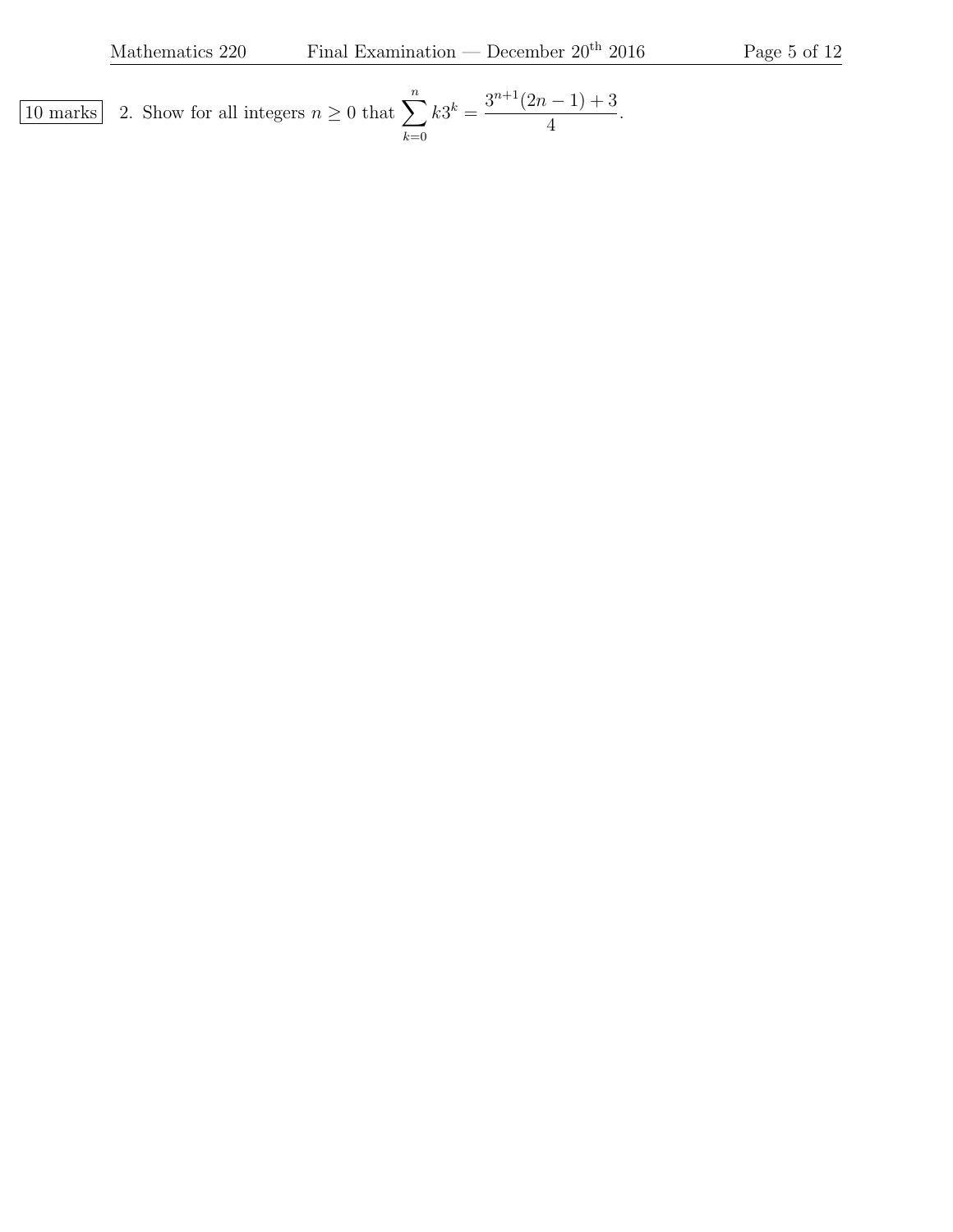10 marks 3. Prove: For all integers *n* we have  $5 \nmid n^2 - 2$ .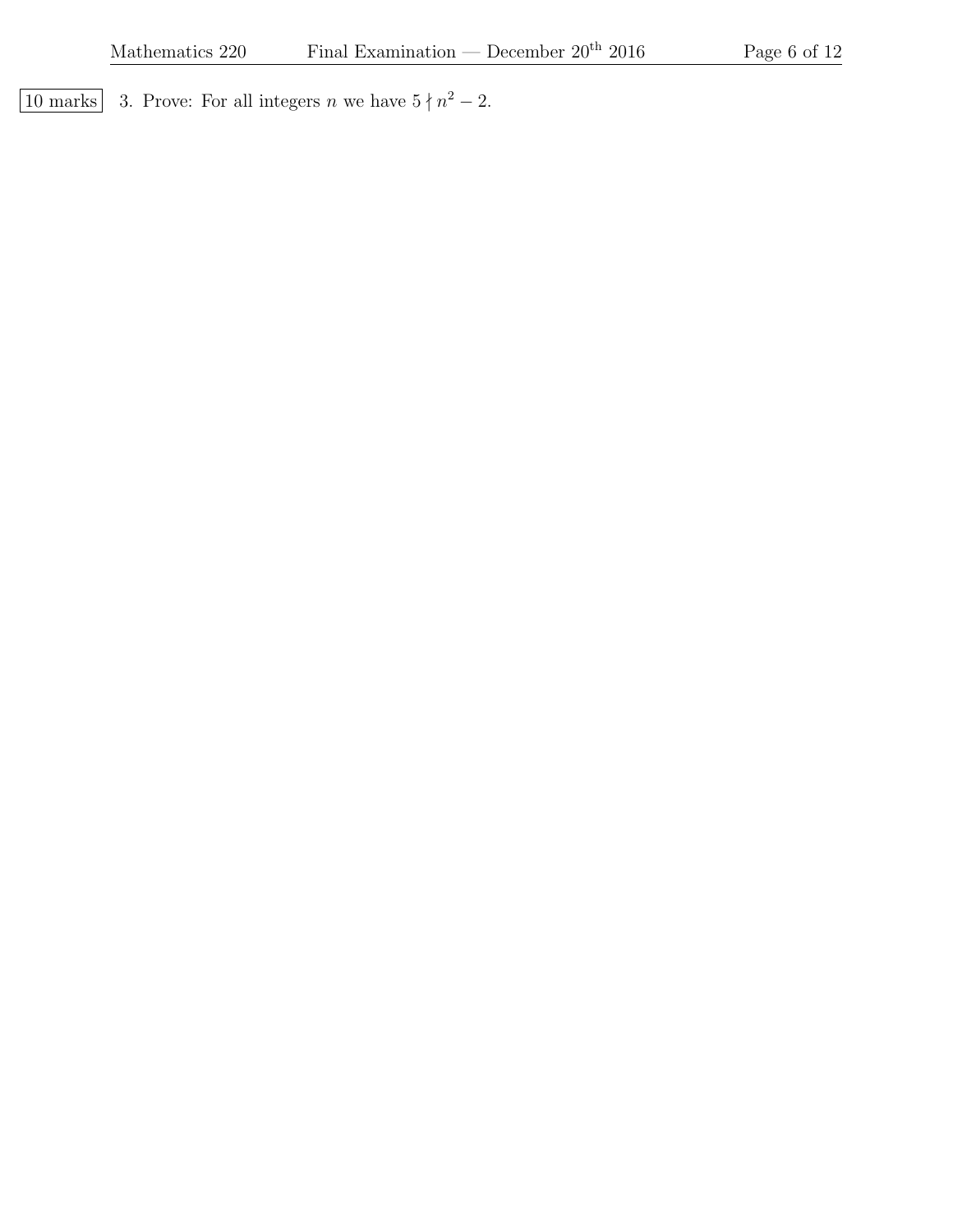10 marks 4. Prove or disprove: for every  $a, n \in \mathbb{N}$  with  $n \geq 2$ , there exist distinct  $k, \ell \in \mathbb{N}$  such that *n* divides  $a^k - a^{\ell}$ .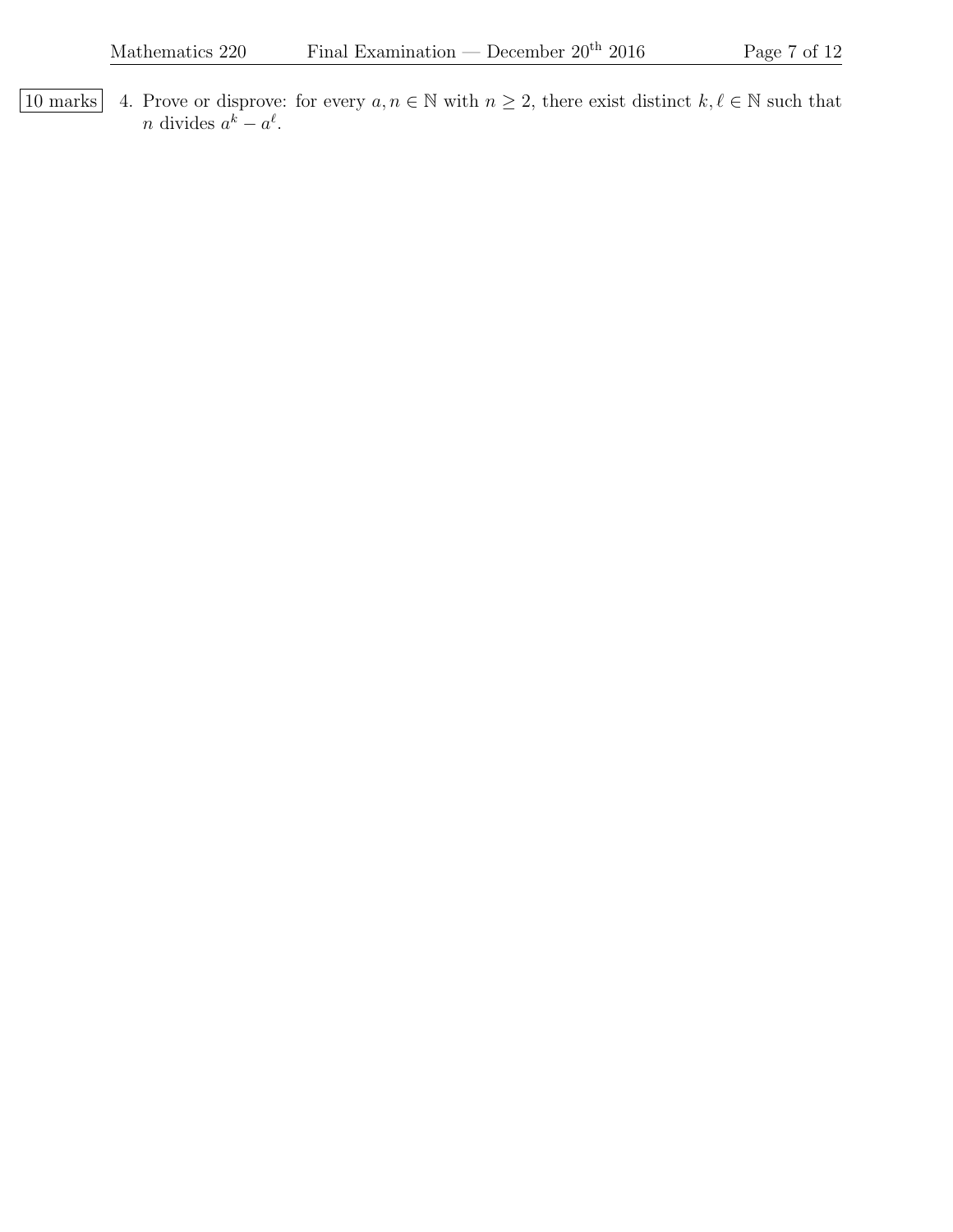8 marks 5. Let  $A, B, C$  be sets. Prove:  $A \times C \subseteq B \times C$  if and only if  $A \subseteq B$  or  $C = \emptyset$ .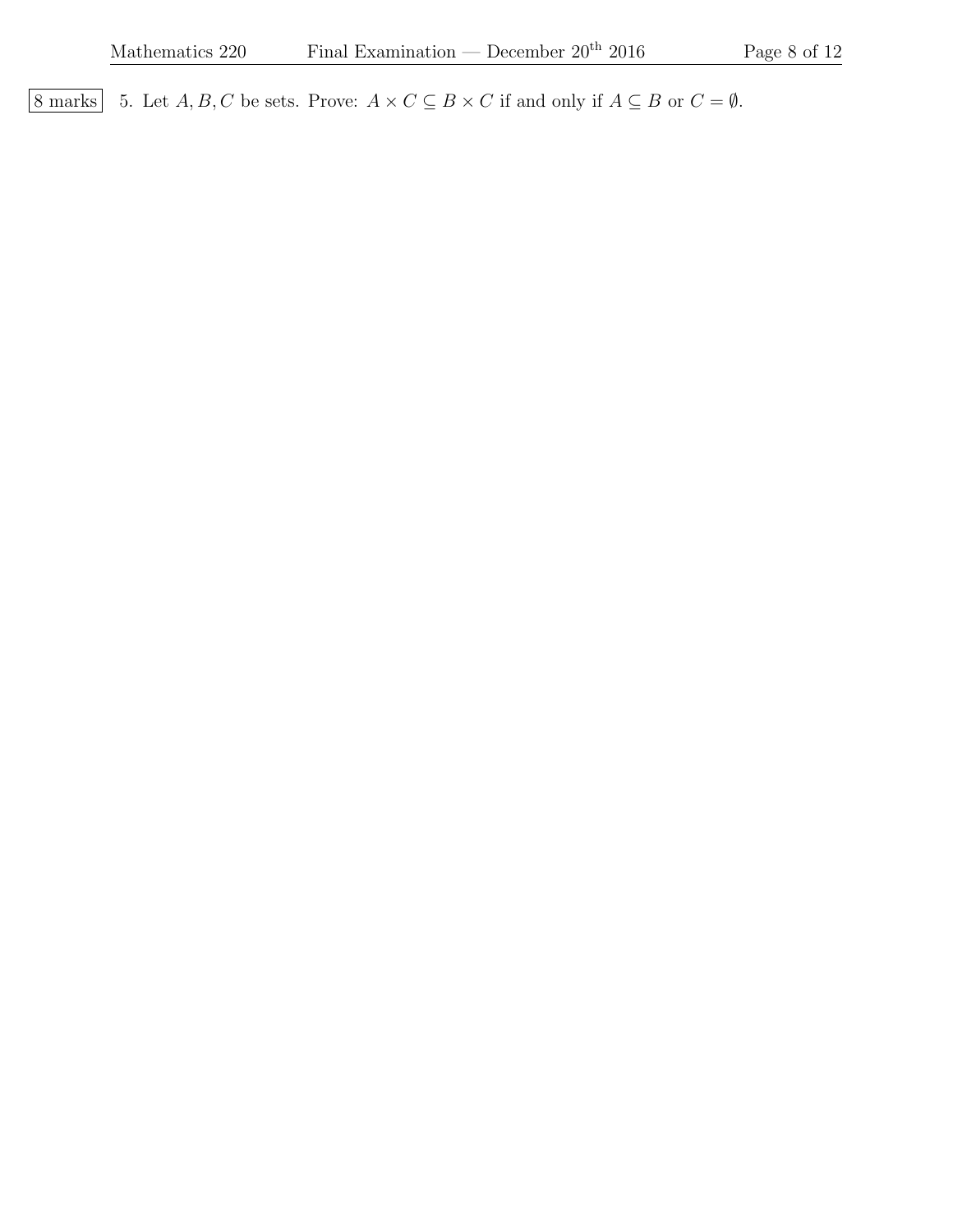10 marks 6. Suppose that  $S \subseteq \mathbb{R}$  is a set defined by

$$
S = \{ x \in \mathbb{R} : x = m\sqrt{\pi} + n\sqrt{2} \text{ for some } m, n \in \mathbb{Z} \}
$$

and  $S'$  is a proper subset of  $S$  defined by

$$
S' = \{ x \in S : x = p\sqrt{\pi} + q\sqrt{2} \text{ for some prime numbers } p, q \}.
$$

- (a) Show that  $S$  is countably infinite.
- (b) Is there a bijection from  $S'$  to  $S$ ? Justify your answer.
- (If needed, you may use the fact that  $\pi, \sqrt{2}$  are irrational numbers without proof.)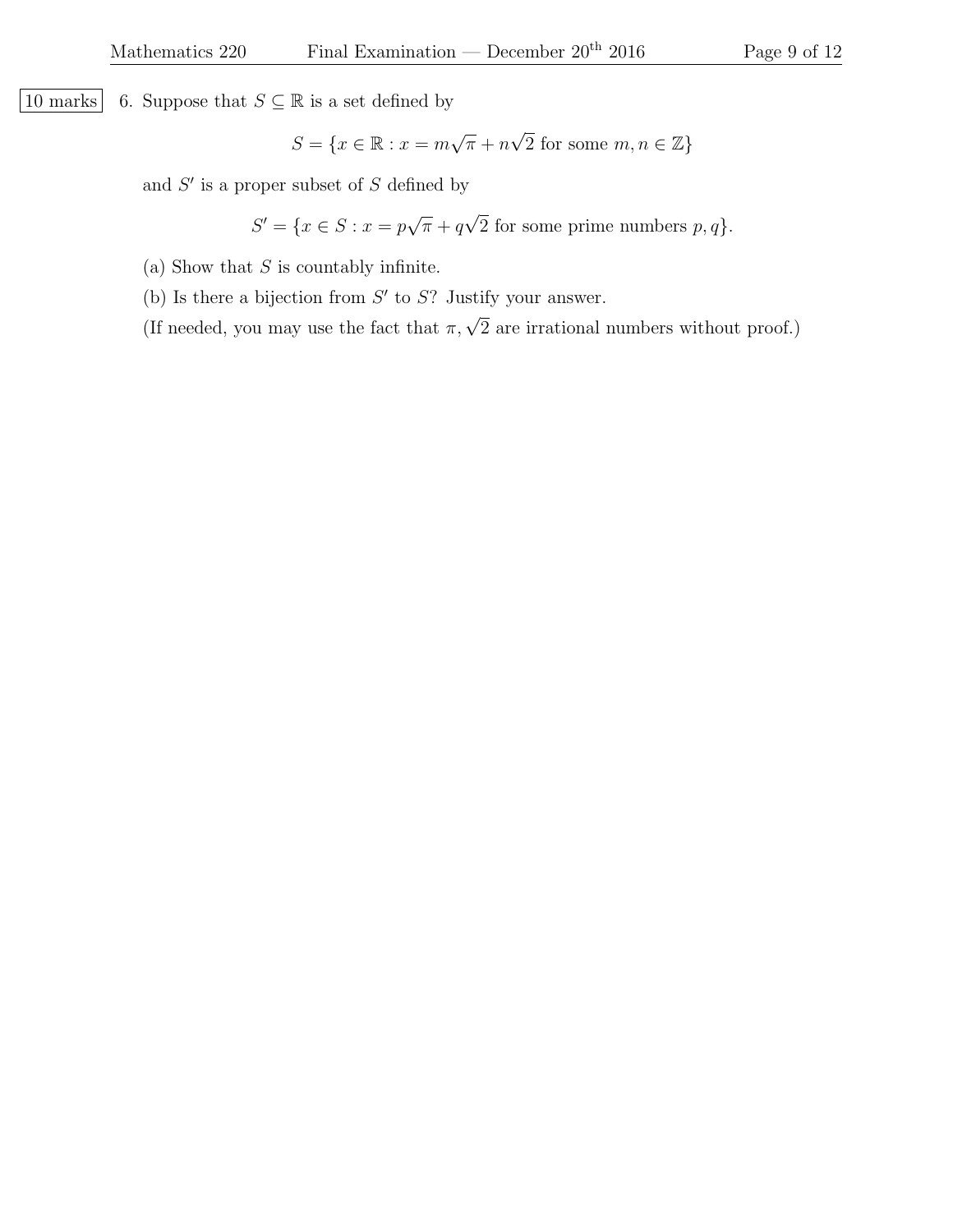10 marks 7. Let  $x \in \mathbb{R}$  satisfy  $x^7 + 5x^2 - 3 = 0$ . Prove that x is irrational.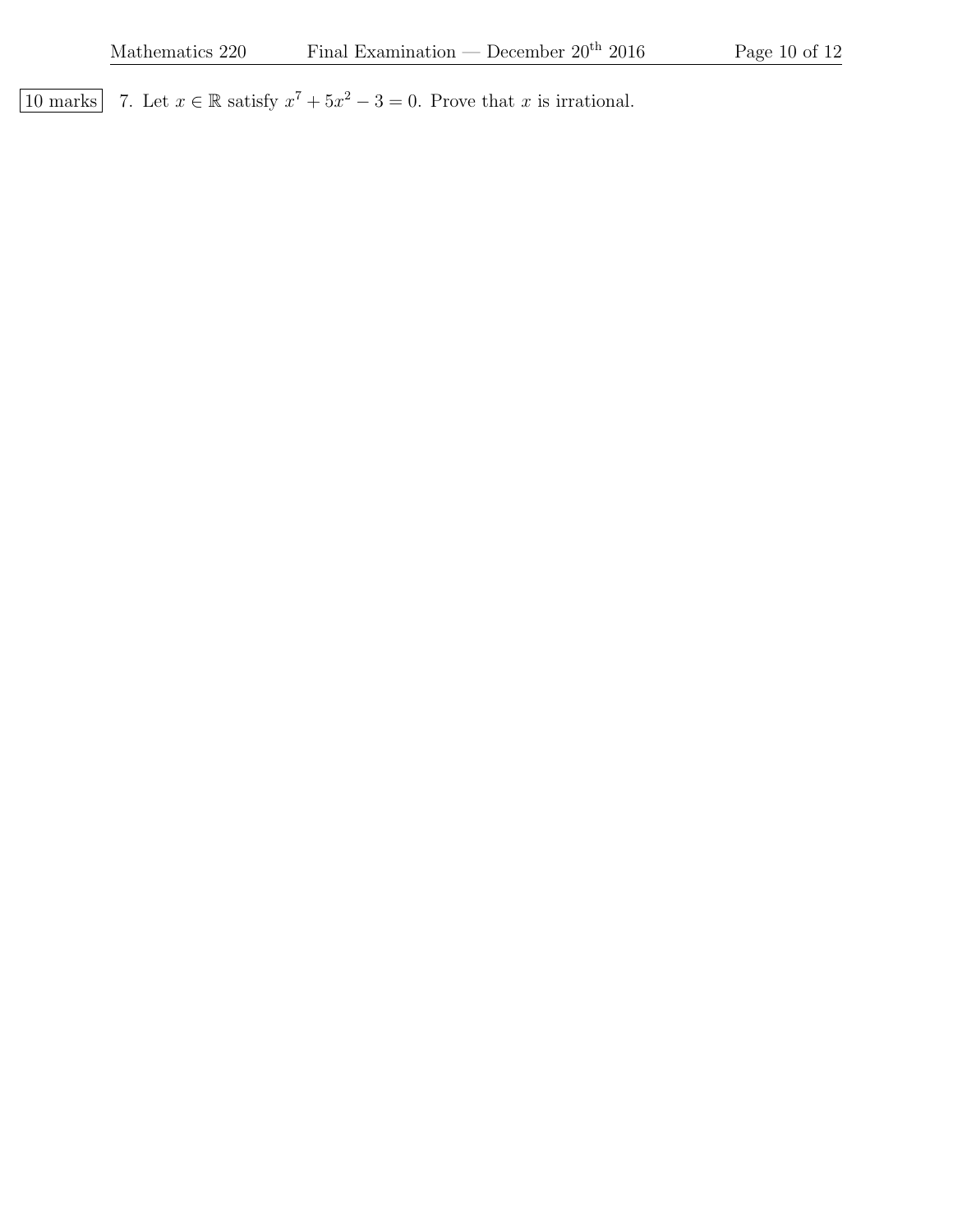[10 marks] 8. Let  $f : A \rightarrow B$  be a function. Prove:

(a) (4 marks) If there is a function  $g : B \to A$  such that  $g \circ f(x) = x$ , for all  $x \in A$ , then  $f$  is injective.

(b) (6 marks) If f is injective, then there is a function  $g : B \to A$  such that  $g \circ f(x) = x$ , for all  $x \in A$ .